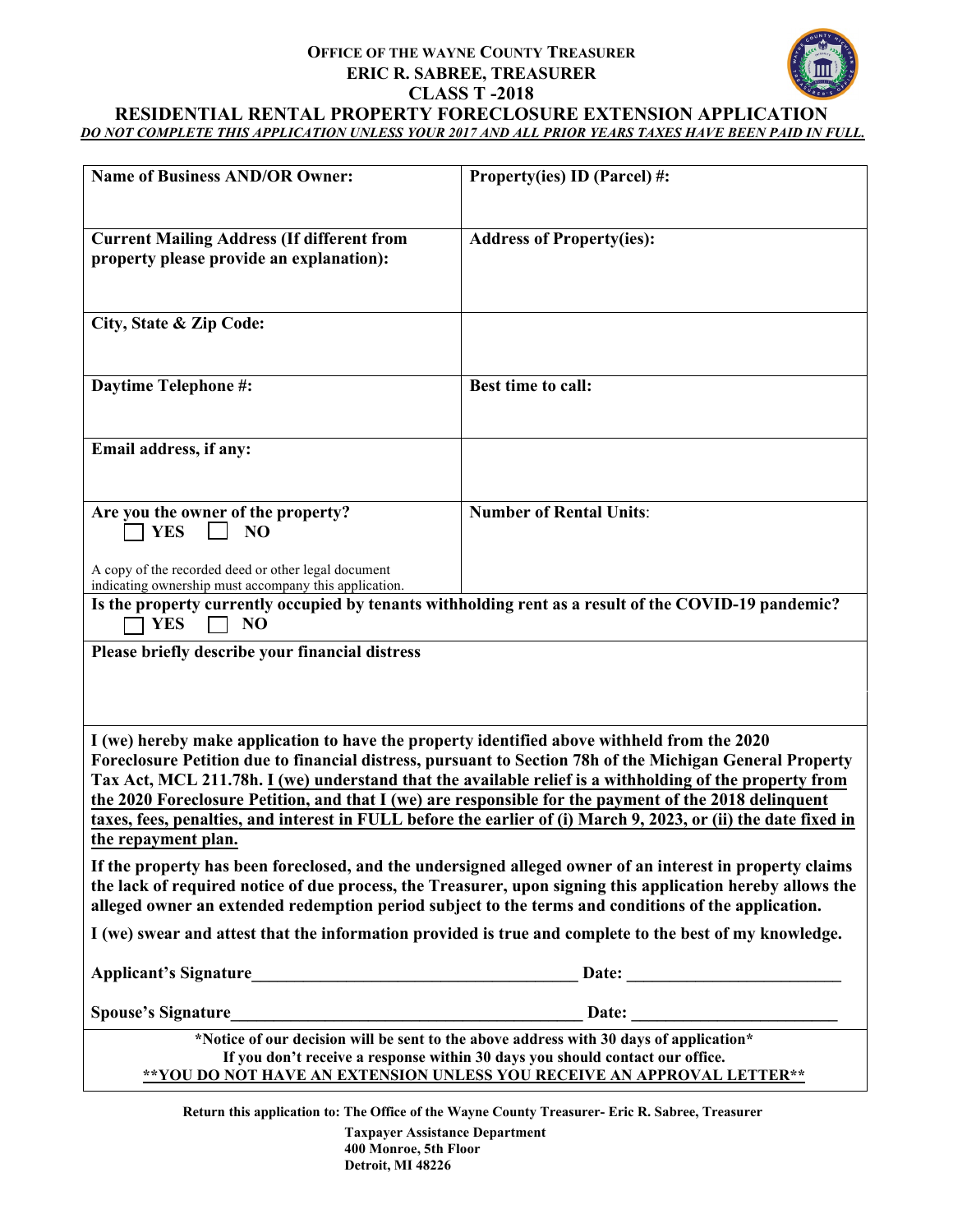

- **1. Proof of registration of the rental property and a Certificate of Compliance (or other proof of inspection);**
- **2. A copy of the recorded deed or land contract or other legal document indicating ownership. If the property was awarded as part of a legal proceeding such as a probate or divorce, you must provide copies of legal documents filed with the court. (A Memorandum of Land Contract is not acceptable proof of ownership) ;**
- **3. Business formation documents such as a Business License or Entity Documents (DBA, Articles of Organization (LLC), Articles of Incorporation (Corporation), Partnership Agreements, etc.);**
- **4. Documents indicating that the property is currently occupied by tenants withholding rent due to the COVID-19 eviction moratorium; (such as recent utility bills)**
- **5. Documents verifying of annual income such as copies of current income taxes;**
- **6. If applicable, Certificate of Incumbency or other proof of authorization to act on behalf of an entity along with a copy of applicant's valid Michigan Driver's License or Michigan State Identification Card; and**
- **7. A deposit of twenty five (25%) of the total delinquent tax amounts is required along with a plan for payment including details of any attempts for assistance or borrowing and the result of such effort.**
- **8. Copies of leases/rental agreements for tenants subject to the eviction moratorium**
- **9. Copies of eviction diversion applications or any similar documentation evidencing hardship from COVID-19**
- **10. Affidavit attesting that the property is occupied and that they have been adversely impacted by the COVID-19 pandemic.**
- **11. A deposit of twenty five (25%) of the total delinquent tax amounts is required along with a plan for payment including details of any attempts for assistance or borrowing and the result of such effort.**

Only completed applications with all required documentation will be processed. If any documents are missing, the application will be returned. The completed application must be received no later than March 15, 2021 at:

> **Office of the Wayne County Treasurer Eric R. Sabree, Treasurer Taxpayer Assistance Department 400 Monroe, 5th Floor Detroit, MI 48226**

## **Only applications with an original signature will be considered.**

Please contact the Office of the Wayne County Treasurer, Taxpayer Assistance Department, at (313) 224-5990 or e-mail wctopaymentplans@waynecounty.com for further information.

#### **PLEASE ALLOW 30 DAYS FOR PROCESSING**